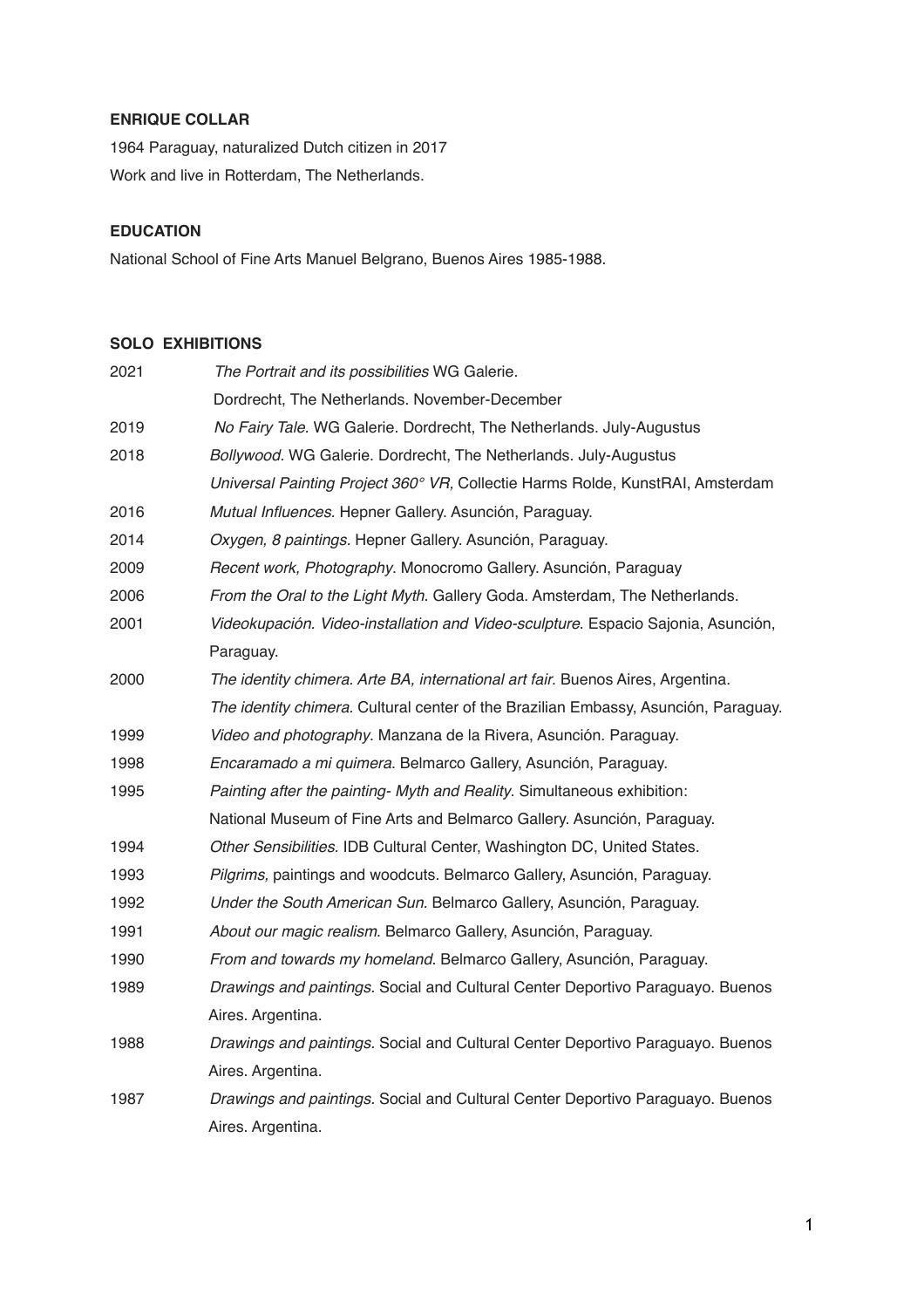# **SELECTED GROUP EXHIBITIONS**

| 2020 | Territorios- Paintings and Photographs, Art-Space Rotterdam,                        |
|------|-------------------------------------------------------------------------------------|
|      | Februrari, Rotterdam, The Netherlands                                               |
| 2019 | Figurativas '19 - Painting and Sculpture Competition, MEAM Museum,                  |
|      | Barcelona, Spain. December-Februari                                                 |
| 2018 | Power & Ancestors, Gallery WM, Amsterdam, The Netherlands.                          |
|      | Hard Lines, Soft Figures, Gallery 12A, Rotterdam, The Netherlands.                  |
|      | The Columbia Threadneedle Prize 2018 - Figurative art today, Mall Galleries, London |
| 2016 | Realisme '16 Art Fair, Harms Rolde Collection, Amsterdam, The Netherlands.          |
|      | ArtBreda - Art Fair, Harms Rolde Collection, Breda, The Netherlands.                |
|      | Weekend van het Portret. Amsterdam, The Netherlands.                                |
| 2015 | Realisme '15 Art Fair, Harms Rolde Collection, Amsterdam, The Netherlands.          |
|      | PAN Art Fair, Harms Rolde Collection, Amsterdam, The Netherlands.                   |
| 2014 | Realisme '14 Art Fair, Harms Rolde Collection, Amsterdam, The Netherlands.          |
| 2013 | PAN Art Fair, Harms Rolde Collection, Amsterdam, The Netherlands.                   |
| 2012 | PAN Art Fair, Harms Rolde Collection, Amsterdam, The Netherlands.                   |
| 2011 | PAN Art Fair, Harms Rolde Collection, Amsterdam, The Netherlands.                   |
|      | ArtMadrid 11, Foundation for the Arts and Artists, Spain.                           |
| 2010 | PAN Art Fair, Harms Rolde Collection, Amsterdam, The Netherlands.                   |
|      | Dutch Art Now (The Armory Show) Harms Rolde Collection, New York, United States.    |
|      | Realisme '10 Art Fair, Harms Rolde Collection, Amsterdam, The Netherlands.          |
|      | Figurativas V - Painting and Sculpture Competition, MEAM Museum. Fran Daurel        |
|      | Fundation, Barcelona, Spain.                                                        |
|      | Figurativas V - Painting and Sculpture Competition, MEAM Museum, Casa de la         |
|      | Moneda, Madrid, Spain                                                               |
|      | ArtAntique Art Fair, Harms Rolde Collection, Utrecht, The Netherlands.              |
| 2009 | Figurativas IV - Painting and Sculpture Competition, MEAM Museum, Casa de la        |
|      | provincia de Sevilla, Spain.                                                        |
|      | Figurativas IV - Painting and Sculpture Competition, MEAM Museum, Casa de las       |
|      | Americas, Madrid, Spain.                                                            |
|      | Realisme '09 Art Fair, Harms Rolde Collection, Amsterdam, The Netherlands.          |
|      | Pan Art Fair, Collectie Harms Rolde. Amsterdam, The Netherlands.                    |
|      | Figurativas IV - Painting and Sculpture Competition, MEAM Museum, Spain.            |
|      | Proponendo Art Fair, Forte dei Marmi- Pablo Ruiz Gallery, Italy.                    |
|      | Realisme '09 Art Fair, Collectie Harms Rolde, Amsterdam, The Netherlands.           |
| 2008 | Van oude mensen het geheim. Karmel klooster Drachten, The Netherlands.              |
|      | Agnieten Kapel, Godá Gallery. Gouda, The Netherlands.                               |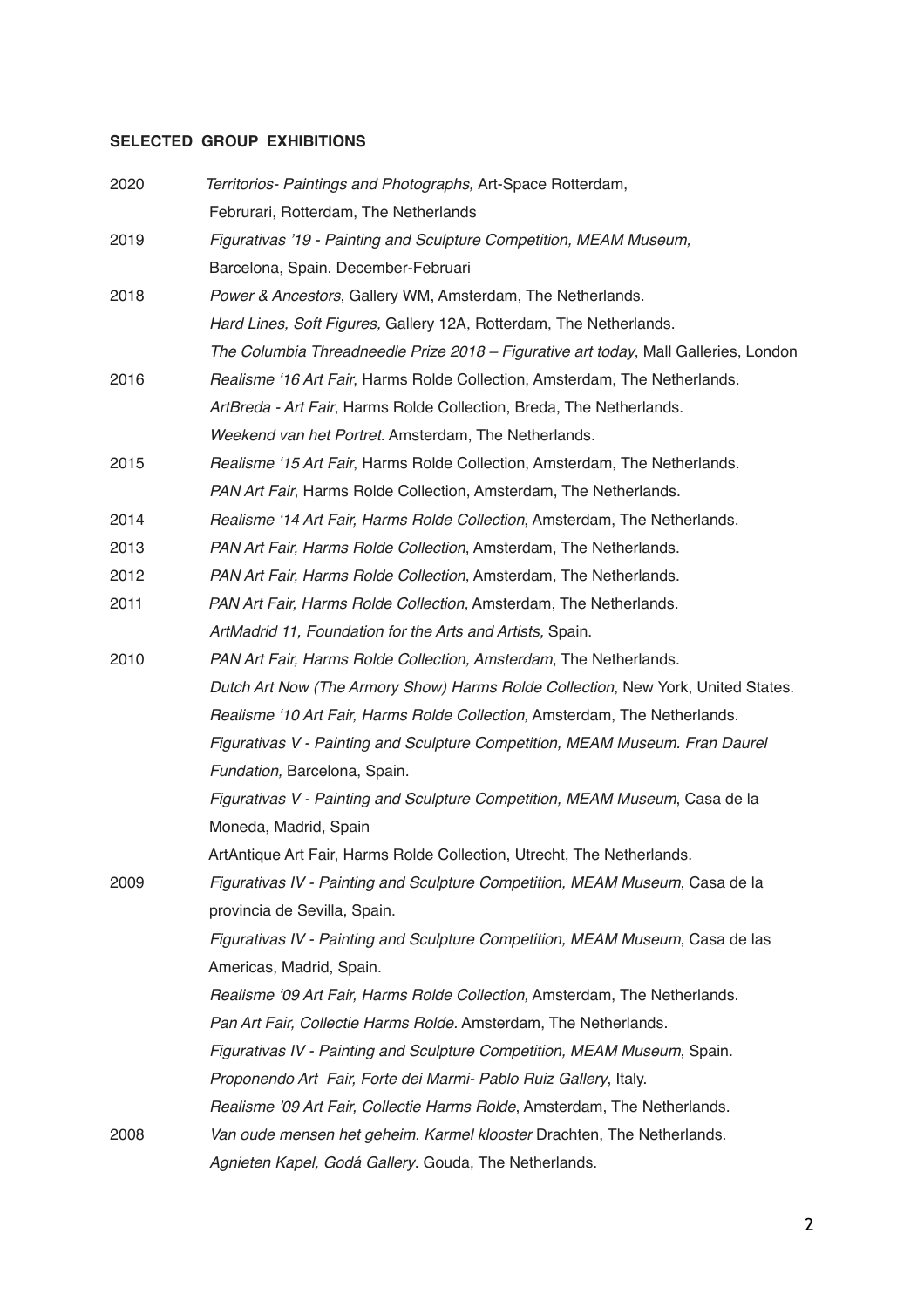|      | Open Art Fair, Utrecht, The Netherlands.                                                 |
|------|------------------------------------------------------------------------------------------|
|      | Figurativas III - Painting and Sculpture Competition, Barcelona-Madrid, Spain.           |
|      | Realisme 08 Art Fair, Collectie Harms Rolde. Amsterdam, The Netherlands.                 |
| 2006 | BP Portrait Award, National Portrait Gallery, 14 juni/19 augustus, London,               |
|      | United Kingdom.                                                                          |
|      | Agnieten Kapel, Godá Gallery. Gouda City, The Netherlands.                               |
| 2001 | Mercosur Biennal. Porto Alegre, Brasil.                                                  |
| 2000 | ArteBA-International Fair. Buenos Aires, Argentina.                                      |
|      | Florence International Biennal, Italy                                                    |
|      | Contemporary Photography prize. Diario La Nación, Asunción, Paraguay.                    |
|      | Aspects of Contemporary Paraguayan Painting. Museum Ecole de La Perrine, Laval           |
|      | France.                                                                                  |
| 1999 | Identidades (Identities), Latin American and Caribbean Artists. Sponsored by             |
|      | IAD Bank, Passage de Retz - Paris, France.                                               |
| 1998 | Palazzio Santa Crocce. Rome, Italy.                                                      |
|      | El Mito Real - IV Aparición. C.C. Recoleta, Buenos Aires, Argentina.                     |
|      | Estandarte '98. Tijuana, México.                                                         |
| 1997 | Objects - Eight Mercosur Artists. Galería Belmarco, Asunción, Paraguay.                  |
|      | 1st Inter-Parliamentary Biennial of Mercosur. Montevideo, Uruguay.                       |
| 1996 | Teko. Maison de L'Amerique Latine, Paris, France.                                        |
|      | El Mito real- Manifiesto (The Real Myth-Manifest). Fundación Alberto Elía, Buenos Aires, |
|      | Argentina.                                                                               |
|      | El Mito Real II (The Real Myth). Palais de Glace, Buenos Aires, Argentina.               |
|      | 4th Cuenca Biennial, Ecuador.                                                            |
|      | Objects - Eight Mercosur Artists. Salas OEA, Buenos Aires, Argentina.                    |
| 1995 | Painting, drawing and sculpture from Latin America. Selections from the IAD Bank.        |
|      | Washington, Salisbury, Maryland. United States.                                          |
| 1994 | 9th Ibero American Biennial–Domec Engravings. Palacio de Bellas Artes, México City.      |
|      | Three Paraguayan Artist. Galería Latina. Montevideo, Uruguay.                            |
|      | Manifestaciones culturales del Paraguay. Lisboa, Portugal.                               |
|      | Opening of Museo de las Artes. Universidad de Guadalajara, México.                       |
|      | El Mito real (The Real Myth). C.C. Recoleta, Buenos Aires, Argentina.                    |
|      | Martel Biennial, Special guest. Asunción, Paraguay.                                      |
| 1993 | Otium Prize. C.C. Recoleta, Buenos Aires, Argentina.                                     |
|      | Gunther Prize. CAYC, Buenos Aires, Argentina.                                            |
|      | Very Special Arts International, Washington DC, United States.                           |
|      | Expo-feria '93. Asunción, Paraguay.                                                      |
|      | Nolix anit negra grabado (Engravings). C.C.Recoleta, Buenos Aires, Argentina.            |
|      | Florida Art Triennial. Museo vivo - Arte Contemporáneo, Santiago, Chile.                 |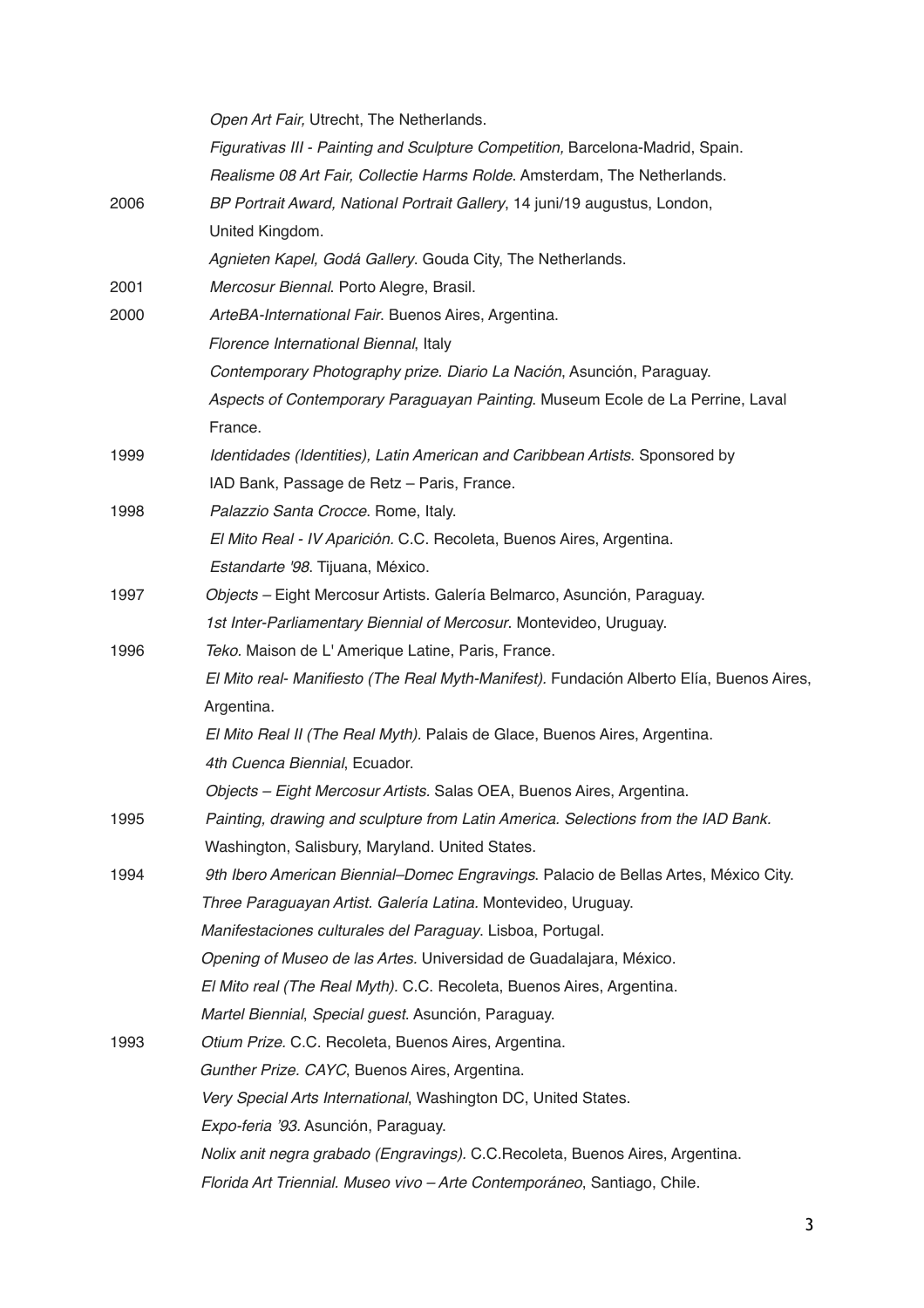1992 *New Image for an Ancient America''*. Palais de glace, Buenos Aires, Argentina.

1991 *El viaje (The Journey)*. C.C. de la Ciudad, Asunción, Paraguay.

1990 *First Latin American Encounter.* San Luis, Argentina. *Salón Nacional de Dibujo*. Buenos Aires, Argentina. *Martel Prize*, Asunción, Paraguay.

# **AWARDS**

| 2019 | Selected by the X Figurativas Painting and Sculpture Competition, MEAM Museum,           |
|------|------------------------------------------------------------------------------------------|
|      | Barcelona, Spain.                                                                        |
| 2015 | Nominated with Costa Dulce, by Premios Platino, for the best Iberoamerican films, Spain. |
| 2014 | Nominated with Costa dulce, by the Premios Fenix, for the best Iberoamerican films,      |
|      | Mexico City, Mexico.                                                                     |
| 2012 | Dienst kunst en Culture-Rotterdam, fund for Costa Dulce production. The Netherlands.     |
| 2011 | Jury Award-Special Mention, Il Babel Film Festival, Italy.                               |
|      | Fondec, Audiovisual production fund for Costa Dulce. Paraguay.                           |
| 2010 | 1st Prize by V Figurativas Painting and Sculpture Competition, Meam Museum,              |
|      | Barcelona, Spain.                                                                        |
|      | Sica Prize for Novena. Best film from Latin American, IFFMar del Plata, Argentina.       |
| 2009 | Selected by the IV Figurativas Painting and Sculpture Competition, MEAM Museum,          |
|      | Barcelona, Spain.                                                                        |
| 2008 | Honorary Mention, IV Figurativas Painting and Sculpture Competition, MEAM Museum,        |
|      | Barcelona, Spain.                                                                        |
| 2006 | Selected in the shortlist, BP Award, National Portrait Gallery, London, United Kingdom.  |
| 2005 | Selected by the CBK, Rotterdam Artists Centre. Project; From the Oral to the Light Myth. |
|      | The Netherlands.                                                                         |
|      | Fondec, Audiovisual production fund for Novena, Asunción, Paraguay.                      |
| 2000 | Fondec, Audiovisual production fund for Miramenometokéi. First feature film, Asunción,   |
|      | Paraguay.                                                                                |
| 1999 | Matisse Award. Honorary Mention, French Embassy, Asunción, Paraguay.                     |
| 1998 | The International Fellowship Granted by the USIA and the Mid American Art Alliance       |
|      | Program 97/98. United States.                                                            |
| 1995 | 1st Prize "Década de las poblaciones indígenas" Museo Nacional de Bellas Artes,          |
|      | Asunción, Paraguay.                                                                      |
| 1993 | 1st Prize (PY) - Painting Award. Expofamilia, Asunción-San José, Costa Rica.             |
|      | Special Mention, Painting and Engraving. 3rd Biennial of Young Art, Buenos Aires,        |
|      | Argentina.                                                                               |
| 1992 | 2nd Prize - Painting Award. Martel Biennial, Asunción, Paraguay.                         |
| 1990 | Selected by Painting Award. Martel Biennial, Asunción, Paraguay.                         |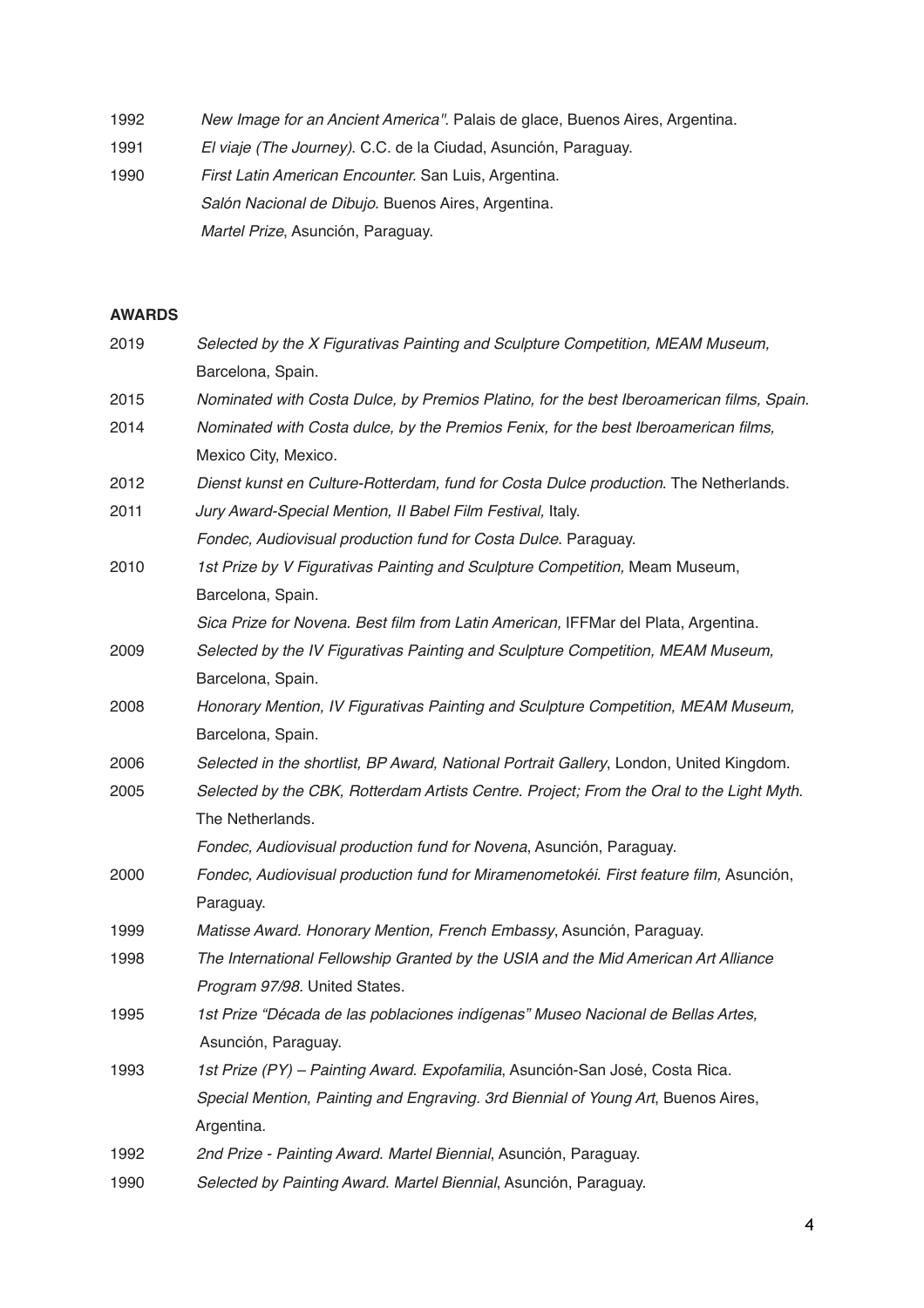# **COLLECTIONS**

MEAM, Museo Europeo de Arte Moderno y Contemporáneo, Barcelona, Spain. Rijksuniversiteit Groningen, Portrait Museum. The Netherlands Harm Rolde Collectie, Groningen, The Netherlands Inter-American Development Bank. IDB Cultural Center, Washington DC, United states. Maisón de L' Amerique Latine, Paris, Francia. Museo del Barro, Asunción, Paraguay Colección Mendonca, Asunción, Paraguay Colección Museo de Arte Sacro/Nicolás Latourrette Bo, Asunción, Paraguay Universidad del Norte, Asunción, Paraguay. His paintings can also be found as part of private collections in; Paraguay, Argentina, Uruguay, Brazil, The United States, France, Switzerland, Spain and The Netherlands.

#### **FESTIVALS SCREENINGS**

| 2014 | 5ª Muestra de Cine de América Latina I Casa de America Latina, Lisboa.        |
|------|-------------------------------------------------------------------------------|
|      | AFI Latin American Film Festival - Selección Oficial                          |
|      | 3er Festival Internacional Unasur Cine - Competencia Internacional            |
|      | 44th International Film Festival Rotterdam I Selección oficial-Spectrum, The  |
|      | Netherlands.                                                                  |
| 2013 | 28 Festival internacional de Cine de Mar del Plata, Argentina.                |
| 2012 | Auditorio del Hospital Nacional de Itauguá Guazú, Paraguay.                   |
|      | Teatro Municipal Ignacio E. Pané, Asunción, Paraguay.                         |
|      | Filmfest Cine Latino, Heidelberg / Mannheim, Germany.                         |
|      | Cine Latino 2012 - Tübingen, Stuttgart, Freiburg, Germany.                    |
|      | 28 th Chicago Latino Film Festival, United States.                            |
|      | 30th Fajr International Film Festival, Tehran, Iran.                          |
| 2011 | II Babel Film Festival, Corcega, Italy.                                       |
|      | Días de América Latina, Vilnius, Lithuania.                                   |
|      | 4 Kino Latino Köln, Ludwig Museum, Germany.                                   |
|      | 26th Film Fest Osnabrück,                                                     |
|      | 27th Warsaw Film Festival, 2011                                               |
|      | Vitrina, 19th Filmfest Hamburg, 2011                                          |
|      | Competencia Latinoamericana - FIDOCS 2011 Santiago, Chile.                    |
|      | Official Competition - 16th Festivalissimo Montreal, Canada.                  |
|      | Panorama Latinoamericano - FICCMéxico 2011 Ciudad de México, Mexico.          |
|      | Bright Future - 40th International Film Festival Rotterdam, 2011              |
| 2010 | Vanguardias - 32 Festival Internacional del Nuevo Cine Latinoamericano, Cuba. |
|      | International Competition - 32nd Festival des 3 Continents Nantes, 2010       |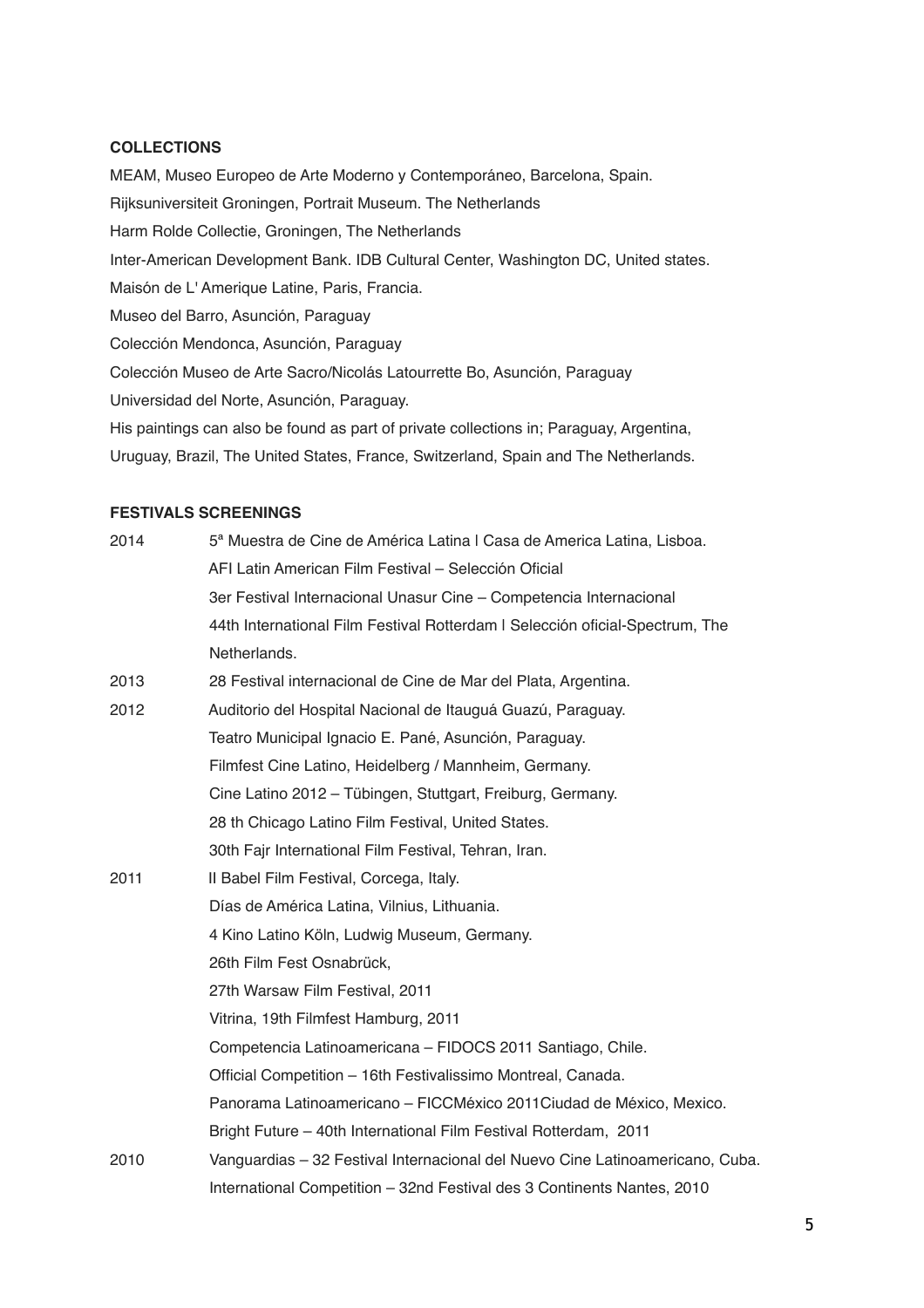|      | Competencia Latinoamericana - 25 Festival Internacional Cine de Mar del Plata, 2010 |
|------|-------------------------------------------------------------------------------------|
| 2008 | 18 Semana de cine experimental de Madrid, Spain.                                    |
| 2005 | Ibertigo 2005, Las Palmas, Gran Canarias, Spain.                                    |
|      | Muestra Iberoamericana, Río de Janeiro, Brasil.                                     |
|      | Festival Internacional de cine de Brasilia, Brasil.                                 |
| 2004 | Festival de Cine Internacional de Bratislava, Eslovenia.                            |
|      | 4to Festival de cine Latinoamericano, Bad Endorf, Germany.                          |
|      | La 7° Arte Latinoamericana, Roma, Italy.                                            |
|      | I Festival de Tres Fronteras, Argentina, Brasil y Paraguay.                         |
| 2003 | I Festival de Cine Iberoamericano de Viena, Austria.                                |
|      | I Festival de Cine Latinoamericano, Buenos Aires, Argentina.                        |
|      | XVIII Festival de Cine Latinoamericano de Trieste, Italy.                           |
|      | Il Festival Internacional de Cine de Cuenca, Ecuador.                               |
|      | 9 Festival de Cine Latinoamericano, Washington D. C. United States.                 |
|      | 1er. Festival de Cine Pobre Gibara, Cuba.                                           |
|      | 15èmes Recontres Cinemas d'Amérique Latine de Toulouse, France.                     |
|      | 19th Chicago Latino Film Festival, United States.                                   |
| 2002 | 10 Festival Internacional de Cine de asunción, Paraguay                             |

### **SELECTED BIBLIOGRAPHY**

### **2018**

Artospective, ["Realistic Figurative Paintings by Enrique Collar"](https://artospective.blogspot.com/)

### **2017**

Nuovo, Silvana. ["Enrique Collar, el pintor paraguayo más cotizado en el mercado internacional".](https://www.oxigenoferiadearte.com/arte-latinoamericano/enrique-collar-pintor) Oxígeno, Feria de Arte.

Noé, Sergio. ["Enrique Collar: Un paraguayo que experimenta con la pintura en 360º".](https://www.ultimahora.com/enrique-collar-un-paraguayo-que-experimenta-la-pintura-360-n1073233.html) Diario Última Hora, Paraguay.

Sánchez Di Martino, Silvia. ["A Conversation with Paraguayan Artist Enrique Collar and his search for](https://es.scribd.com/article/359195423/A-Conversation-With-Paraguayan-Artist-Enrique-Collar-And-His-Search-For-Identity) [identity"](https://es.scribd.com/article/359195423/A-Conversation-With-Paraguayan-Artist-Enrique-Collar-And-His-Search-For-Identity) Artífices, Paraguay.

Zucolillo, Gabriela. ["Stills, de Enrique Collar: el redescubrimiento de lo pictórico"](https://www.abc.com.py/edicion-impresa/suplementos/cultural/stills-de-enrique-collar-el-redescubrimiento-de-lo-pictorico-1561942.html) Diario ABC color, Paraguay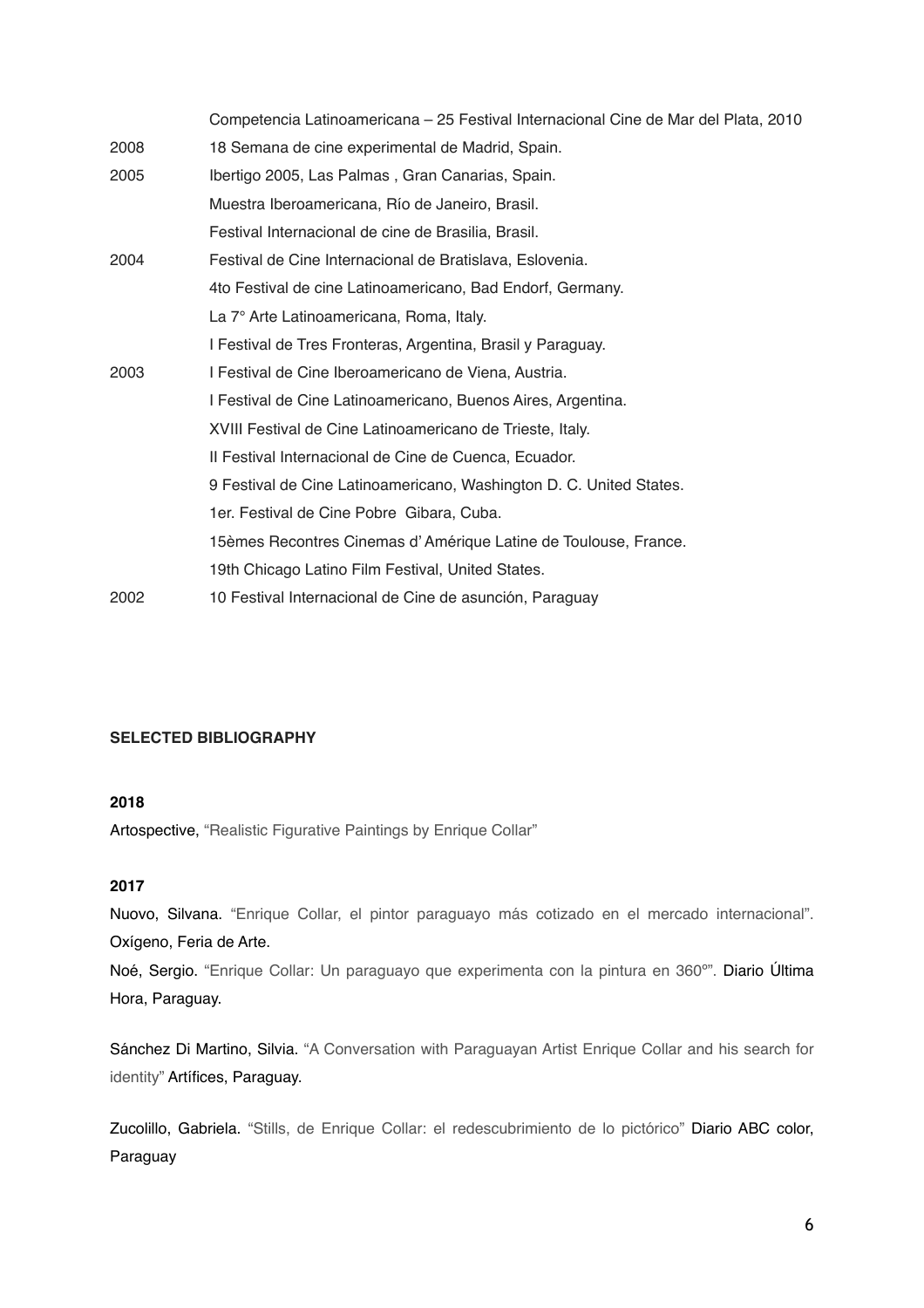# **2016**

Schuit-Hamming, Greet. "Het dubbele perspectief van Enrique Collar" Palet Magazine, Nederland. Morales, Carlos Elbo. "Vendí mis cuadros para financiar mis películas¨. Revista Vida, Paraguay

Zárate, Jorge Daniel. "Enrique Collar: El rostro humano me fascina". La página de Aguará, Blog

#### **2014**

López, Miguel H. "La tirilogía de Collar, desafía la escena" Correo semanal, Última Hora, Paraguay.

#### **2013**

Trippi, Peter. "Dutch Treat: Contemporary Realism Trives in Holland" Fine Art Connoisseur Magazine, USA. (cover)

#### **2012**

Zucolillo, Lorenzo. "Entrevista a Enrique Collar | NOVENA: "8½" Agosto 2012

#### **2009**

Bittar, Carlos. "Ups and downs of a Collar" Photography. Catalogue presentation of "Recent work/ Monocromo gallery" July, Asunción.

### **2007**

Gallarini Sienra, Valeria. "Erique Collar, de lo mítico a lo cotidiano", Revista High Class, Paraguay.

#### **2006**

Giuffré, Héctor. "Enrique Collar, space and time concerns" Catalogue presentation of "From de oral myth to the light myth". Goda Gallery, Amsterdam, March-April.

# **2002**

Gallarini Sienra, Valeria. "Artista con mundo propio" Noticias, Juni 9, Asunción.

#### **2000**

Almada, Adriana. "La quimera de la identidad; relatos de un Paraguay esquivo". Catalogue Arte Pesentation BA2000 Buenos Aires, and Diario La Nación, 4 Augustus, Asunción.

Medina, Nancy. "Un bicho raro de la plástica". Vea y Lea Magazine, Asunción.

Díaz de Vivar, María. "La ironía de hacer arte, en todo caso". Tiempos del mundo, arte y cultura. 10 August, Asunción.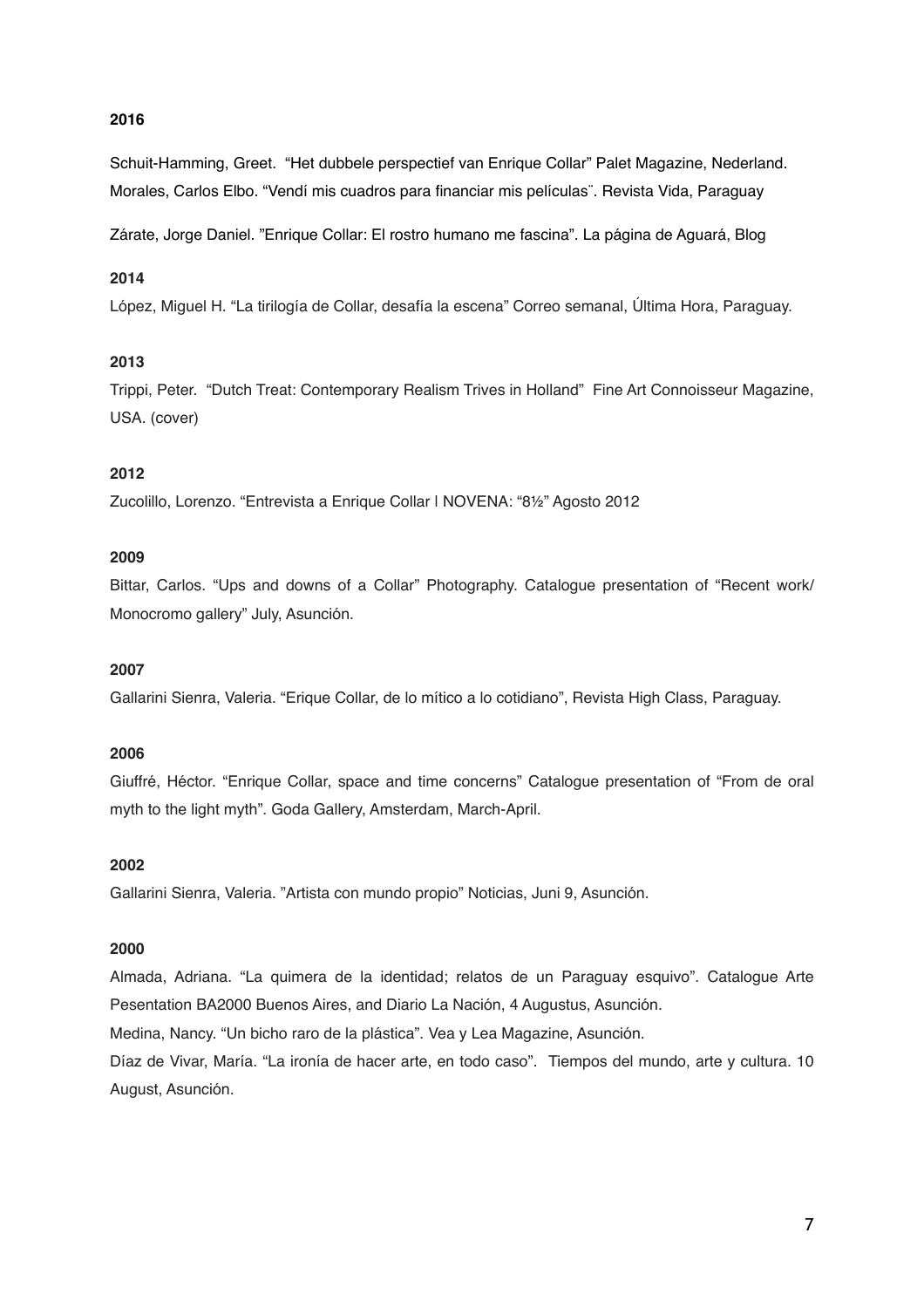#### **1998**

Página 12. "Tres opiniones para tres artistas". Special supplement presentation; "el mito real IV aparición". Juny, Buenos Aires.

Torres Vicky. "Secuences of an eternal present". Catalogue presentation of "Encaramado a mi quimera" August, Asunción.

Noé, Luis Felipe. "The eye of Enrique Collar". Catalogue presentation of "Encaramado a mi quimera" August, Asunción.

Romero, Elvio. "Collar-color" Catalogue presentation of "Encaramado a mi quimera" August, Asunción.

### **1997**

González Real, Osvaldo. "On the works of art of Enrique Collar: "Our Peoples Still Wait." Última Hora, June, Asunción.

Torres, Vicky. "Tres lenguajes". Catalogue presentation for the 1st Inter-Parliamentary Biennial of MERCOSUR. Bienal interparlamentaria del Mercosur. October and December, Asunción/Montevideo.

#### **1996**

Roa Bastos, Augusto. (Writer, award Cervantes) "The reality of Myth." March, Catalogue "De duendes, santos y diablos", Palace de glace, Buenos Aires.

Saguier, Ruben Bareiro. "Teko" Catalogue presentation, May, Paris.

### **1995**

González Real, Osvaldo. "Collar's work". Catalogue presentation for "La pintura después de la pintura", National Museum of Fine Art and Belmarco gallery. November. Asunción.

De Tami, Laura. "Collar's work". Catalogue presentation for "La pintura después de la pintura", National Museum of Fine Art and Belmarco Gallery. November. Asunción.

De Tami, Laura. "An anti-classical representation". Última Hora; shows and cultural activities. 25 January, Asunción. Vea y lea, magazine. "The Myths of his land", Asunción.

### **1994**

Vision, Magazine. "Paraguay rescues its expressions and projects them. Currency of a traditional art" 16 to 31 May, USA.

Noé, Luis Felipe. "The bounties of bad light". Catalogue presentation of the Group "The real mith". Cultural Center Recoleta, September, Buenos Aires.

Torres, Alfredo. "With Enrique Collar. A visual narration". Brecha; 15 July, Montevideo.

Félix, Ángel. "Other sensibilities: Reflections on Paraguayan Contemporary Art". Essay for the catalogue "Other sensibilities", USA.